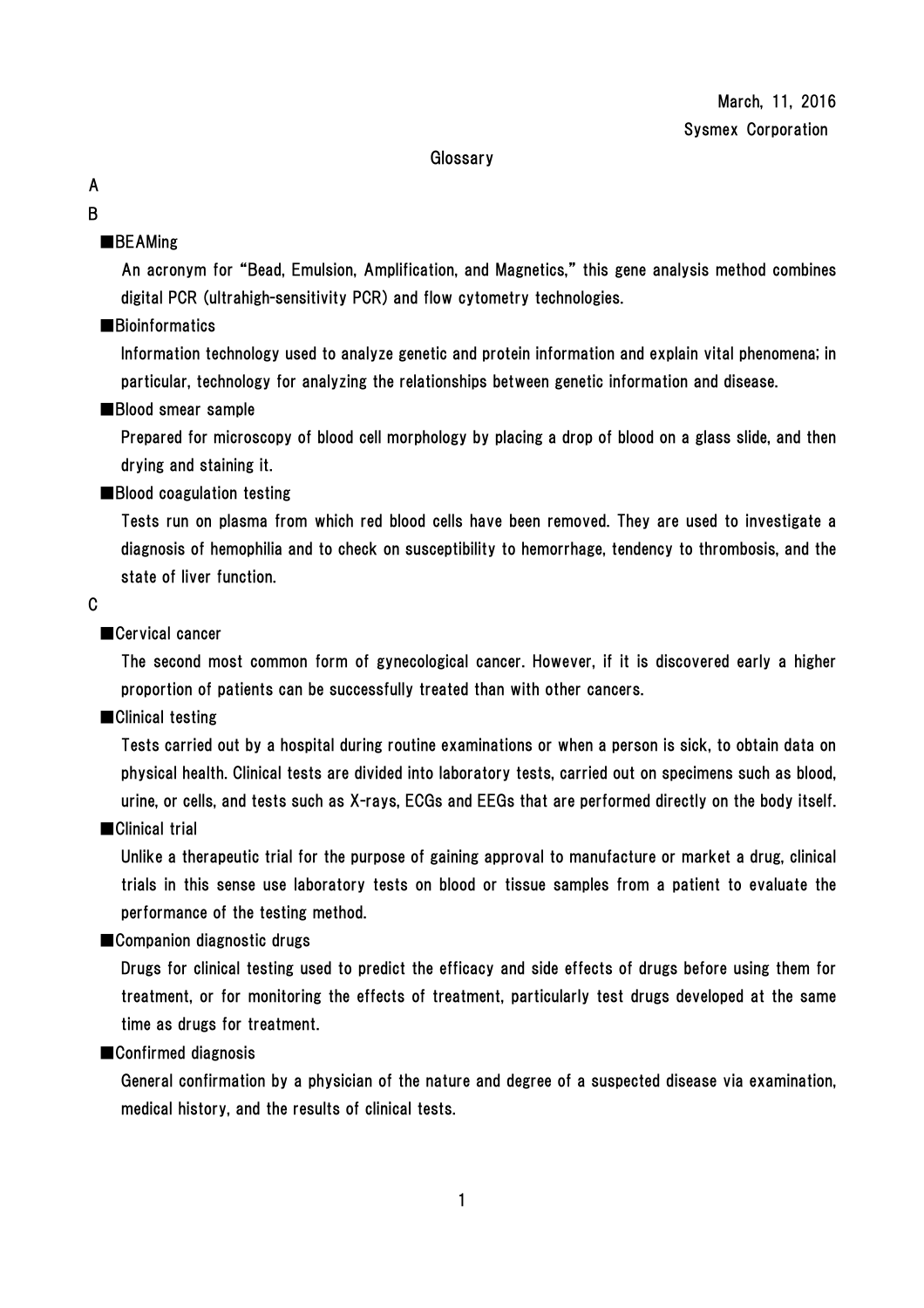D

■Diagnosis procedure combination (DPC)

System for paying medical bills consisting of set fees determined by individual hospitals. In the past, medical bills were payable on a per-visit basis, so they increased with the number of visits. Under the DPC system, medical costs are more effectively controlled.

### ■Digital PCR technology

A high-sensitive genetic detection technology that is expected to find applications to detect minute quantities of mutated cancer genes released into the blood.

### ■Disease management

The concept of providing healthcare services, optimized for individual patients, aimed at preventing the onset, recurrence, and deterioration of diseases.

■DNA chips (gene chips)

An analytical tool for measuring gene expression at a cellular level, whereby a large number of DNA fragments are densely arranged on a plastic or glass substrate.

### E

#### ■Establishment of usefulness

Evaluation of new testing methods in terms of whether they improve efficiency and accuracy.

■Evidence- based medicine (EBM)

A new concept in medicine that aims to base treatment on evidence as opposed to previous experience.

### ■Exosomes

Exosomes are granular vesicles measuring around 100–200nm that are secreted by many types of cells and circulate in the blood, saliva, urine and other bodily fluids. Exosomes contain many substances, including proteins, mRNA and microRNA. In recent years, attention has focused on using exosomes as biomarkers for various diseases, including cancer and Alzheimer's disease.

#### F

#### ■FISH testing

A technique that uses fluorescent material binding only specific genes to detect target genes within chromosomes.

### ■Flowcytometry

Method involving the flow dispersion of minute particles and the use of laser light to optically analyze the minute flows. Used primarily to measure individual cells.

#### G

■Gene diagnostic panel

A type of assay that enables simultaneous analysis of the mutation, amplification and combination of multiple diagnostically important genes.

### ■Genome

The minimum amount of genetic information common to all members of a species. Genes form the blueprint for an organism's makeup; a genome is the set of genes that carries the minimum amount of information necessary to construct a single organism.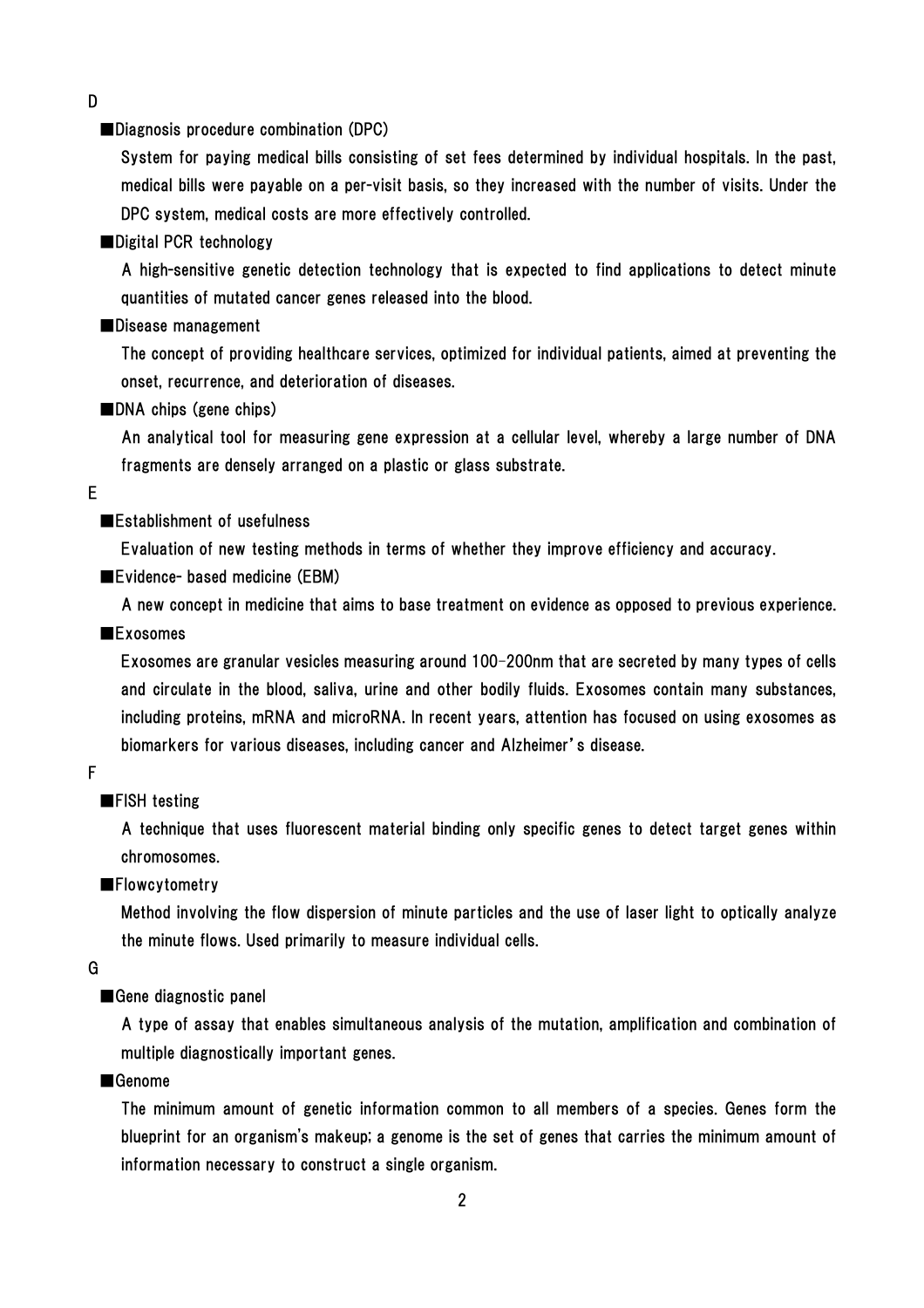### ■Glycosylated hemoglobin

A widely used test item for the diagnosis and screening of diabetes and controlling blood sugar. This item reflects average blood-sugar levels over the past one or two months.

H

### ■Healthcare testing (business sector)

Generic term for all testing in a healthcare context, including testing in hospital laboratories, POC testing, home testing, and preventative testing.

■Hematological testing

Measuring the number, type and size of red blood cells, white blood cells, and platelets, as well as hemoglobin concentration, these tests are diagnostic for anemia and erythrocytosis. White blood cell count is used to check for leukemia or type of inflammation, while platelet count is used to investigate hemostatic function.

#### I

### ■Imaging flow cytometry

Flow cytometry (FCM) is a method involving the flow dispersion of minute particles and the use of laser light to optically analyze minute flows. Used primarily to observe individual cells, imaging FCM is a proprietary Millipore technology that combines FCM for processing large quantities of cells with the rapid capture of images of cell morphology, fluorescent imaging and automated digital image analysis.

### ■Immune serum testing

Tests that check for the hepatitis virus or the appearance of specific proteins indicating the presence of cancer.

### ■Infection

A disease caused by organisms that invade a living body through the mouth, skin or other transmission route and either propagate or generate toxins within the body. (This is a wider definition than "infectious disease".)

#### ■Insurance points

Units of payment from medical insurance organizations to medical facilities for medical services, such as sample testing fees.

■ISO 15189

Specialized quality management standard for lab tests.

■ISO, including 9001, 14001 and 15189

ISO is the International Organization for Standardization. The ISO body of standards was created to establish international standards in place of conflicting industrial standards in each country, to promote the smooth development of international commerce. In recent years, medical institutions have been focusing on ISO certification as an international indication of high-quality service.

J

K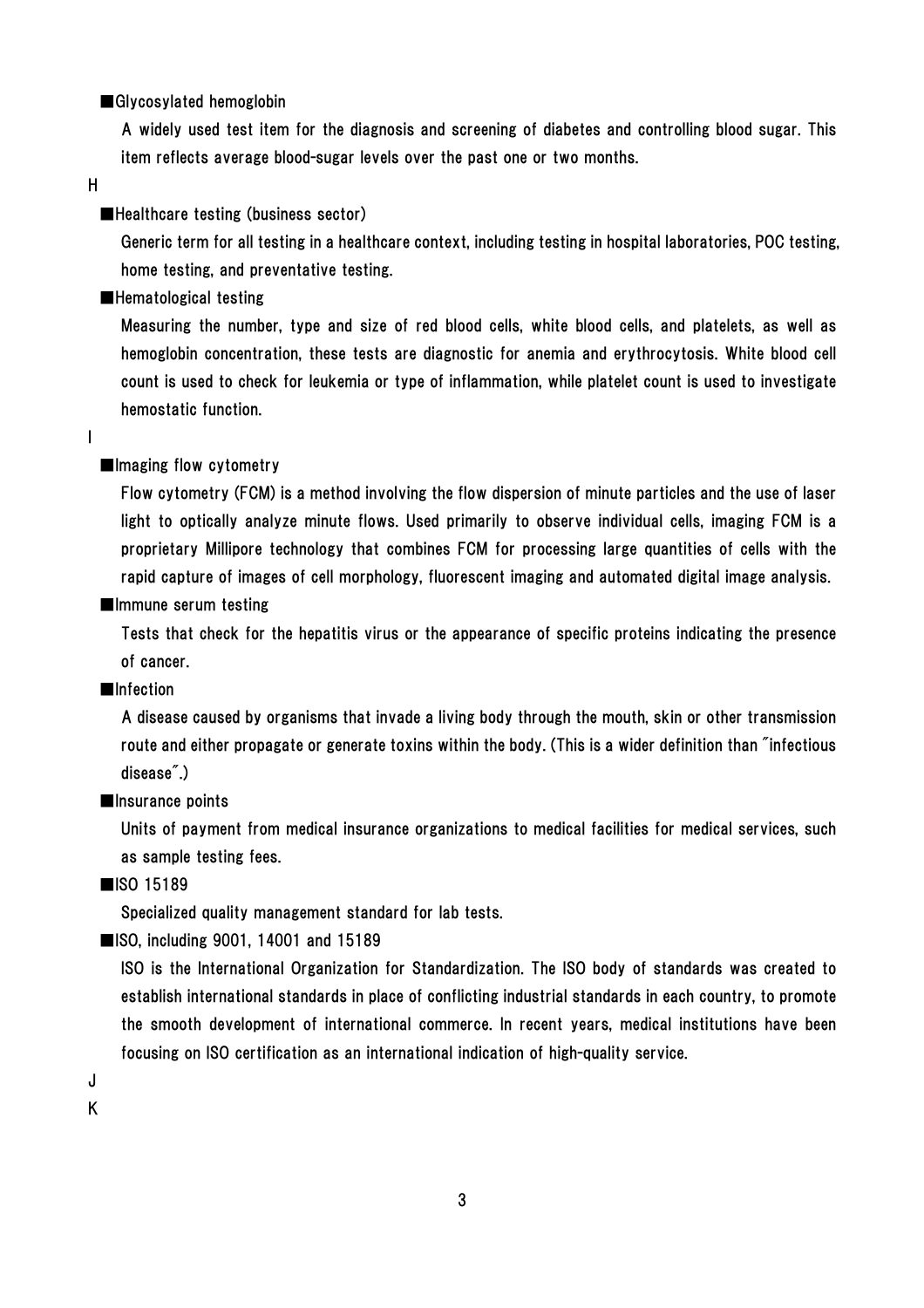L

#### ■Laboratory testing (diagnostics)

Tests that examine samples taken from the body, such as blood, urine, or cells. In the diagnostics field Sysmex is a comprehensive manufacturer of devices, reagents, and related software used for testing specimens such as blood, immune serum, and urine. The company's activities stretch from research and development through to manufacturing, sales, service and support.

#### ■Liquid biopsy

Detection of cancer or other diseases by testing blood or other bodily fluids. This type of testing is less invasive than conventional physical biopsies.

#### ■Lymph node metastasis

One way in which cancer spreads. Cancer cells that propagate in a given organ enter the lymphatic system and are carried via the lymph ducts to nearby lymph nodes. As this process is repeated, the cancer invades new organs and begins to propagate there. When this occurs, remission can only be prevented by removing (dissecting) not only the cancer itself but the affected lymph nodes as well.

#### M

### ■MicroRNA

MicroRNA (miRNA) is a single-stranded RNA molecule of around 20 bases in length involved in controlling the expression of numerous genes and proteins, thereby making fine adjustments in vital phenomena. In recent years, attention has focused on the miRNA present in exosomes for diagnosing disease, as they are stable, preventing them from being broken down by enzymes in the blood, and their quantities and types vary substantially depending on various disease pathologies and degree of progression.

#### ■Minimally invasive blood glucose self-monitoring technology

Technology for measuring glucose levels in samples of interstitial fluid rather than blood. This method enables measurement with virtually no pain or difficulty for the patient.

#### ■Modular concept

Individual modules can be combined to create a diverse variety of product configurations. The series also allows for flexibility in testing throughput, increasing or reducing capacity in line with customer needs.

### ■Molecular diagnosis

Molecular diagnosis is a diagnostic method that relies on the detection of molecules that cause a disease or determine its characteristics. In a broad sense, it's also includes diagnosis by using molecules of unknown function selected by a DNA chip. It is expected that in future this sort of molecular diagnosis will enable the selection of anticancer agents and other therapies on the basis of drug sensitivity diagnosis, as a form of evidence-based medicine (EBM).

#### ■Monoclonal antibody

Antibodies are substances that play a central role in the immune response that protects the human body from disease when it is invaded by foreign organisms such as viruses and bacteria. Monoclonal antibodies are artificially produced antibodies that are identical clones generated from an original cell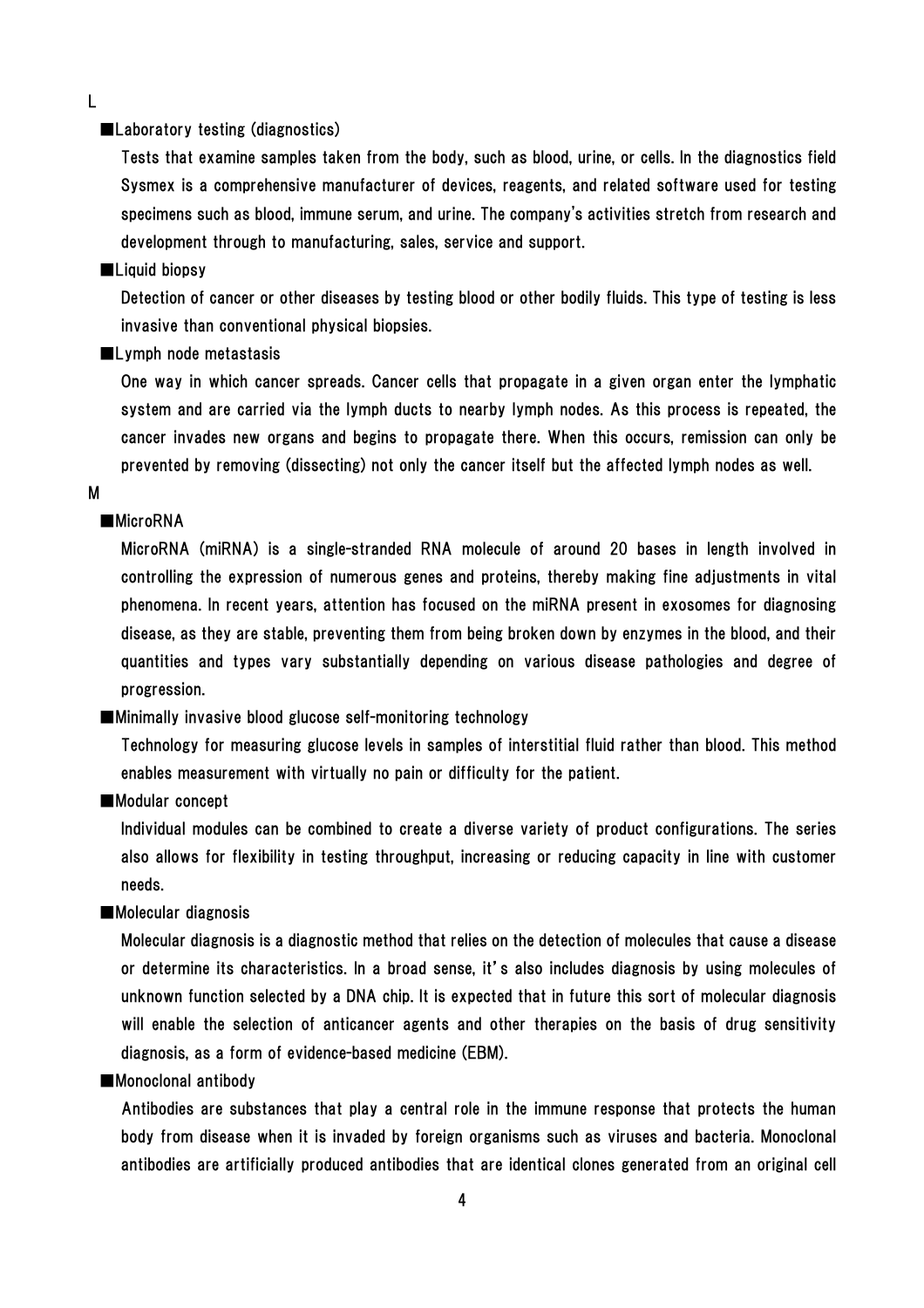called a hybridoma. They are widely used in medicine and food hygiene, to diagnose cancer and detect disease bacteria and food poisoning.

### ■mRNA

Messenger RNA (mRNA) is a family of RNA molecules that conveys genetic information on protein synthesis from DNA sequence information.

N

### ■Next-generation sequencer

An analyzer capable of simultaneously reading large quantities of DNA bases and sequences that contain genetic information.

■Noninvasive measurement technologies

Methods of measuring blood hemoglobin concentration that do not require blood sampling decrease the burden on the person being tested. This technology is currently highly valued in sports medicine, and may well find future use in examination of children and pregnant women.

■Non-laboratory clinical testing

Tests carried out directly on the body such as X-rays, electrocardiograms (ECGs), and electroencephalograms (EEGs).

 $\mathbf{0}$ 

### ■OncoBEAM

The name of a technology using the BEAMing technology (BEAM being an acronym for bead, emulsion, amplification and magnetics, this gene analysis method combines highly sensitive PCR and flow cytometry technologies) developed by Johns Hopkins University for the blood-based detection of minute gene mutations.

■One step nucleic acid amplification (OSNA)

A proprietary method developed by Sysmex that uses a newly developed solubilizing agent to enable direct amplification of the distinguishing genetic information (mRNA) of lymphatic cancer, without the necessity of first extracting it from lymph node tissue samples.

■Online QC

Online QC refers to real-time monitoring of the status of the customer's equipment, which is connected to the SNCS server of the Sysmex Technical Support Center. In the event of an abnormality, this service immediately notifies the customer.

P

### ■Particle measurement technology

Technology used to measure instantaneously the size and number of blood cells or industrial particles only a few microns across. Sysmex uses this technology to develop testing equipment and products for industrial testing devices.

### ■PCR

A gene amplification technology for copying small quantities of DNA to produce larger quantities.

### ■Personalized Medicine

Treatment designed to meet specific characteristics of an individual patient.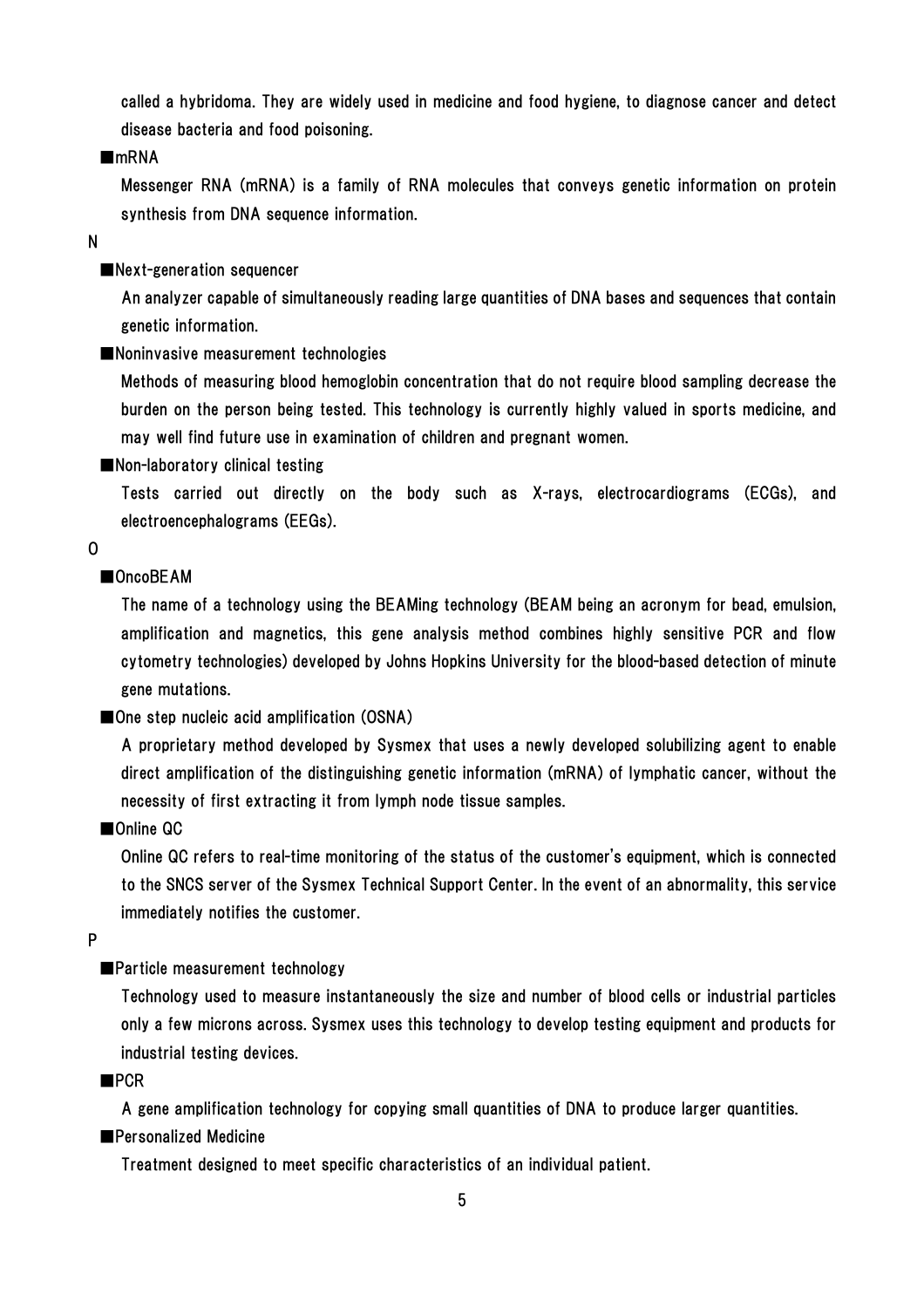■Plasma sequencing technology

This gene sequence analysis technology assigns a unique identifier to each DNA molecule, allowing each gene to be identified, and then amplifies the DNA, enabling a high degree of specificity and sensitivity. This technology features a lower error rate than general next-generation gene sequence analysis, allowing for highly sensitive multigene testing of liquid biopsy specimens.

■Point of care testing (POC testing)

POC testing is defined as laboratory testing that takes place in the vicinity of the patient. It functions effectively in such settings as clinics, outpatient facilities, ICUs, and operating theaters. It may also be referred to by similar expressions such as Near Patient Testing or Bedside Testing.

### ■Postgenome

This refers to the search for useful genes and identification of their functions, and the identification of the differences in base sequences that give rise to variation among individuals. Progress in postgenome research is expected to contribute to developments in medical technology such as "tailor-made therapies" produced according to an individual's particular sequence of bases.

#### ■Precision management

A management method used to guarantee the values measured by customers' testing equipment. Confirmation that the customer's equipment is functioning correctly.

### ■Protein chip

A chip used to test quickly and cheaply for a target protein. Sysmex is developing a protein chip that uses a new protein quantification method (patent pending) in which a single antibody is used against a single antigen. This chip will offer speed and outstanding cost-performance.

#### Q

### ■ Quality of life (QOL)

Quality of life (QOL) refers to the maintenance of human dignity and improved wellbeing. Recently, emphasis is being placed on more patient-oriented treatment that enables the individual to regain his or her original vitality and to live a more comfortable lifestyle.

#### R

### ■RAS gene

A gene whose mutations are known to cause cancer.

#### ■Reagent

A pharmaceutical product for medical use in laboratory testing, also called an in vitro diagnostic product.

It is not used directly on the human body, but on blood or other bodily fluids sampled from the body.

### ■Regenerative medicine

Regenerative medicine refers to the active use of cells to restore the function of structures or organs in the living body that have suffered functional damage or failure.

### ■Risk diagnosis

Tests that determine what types of disease a person may develop in future.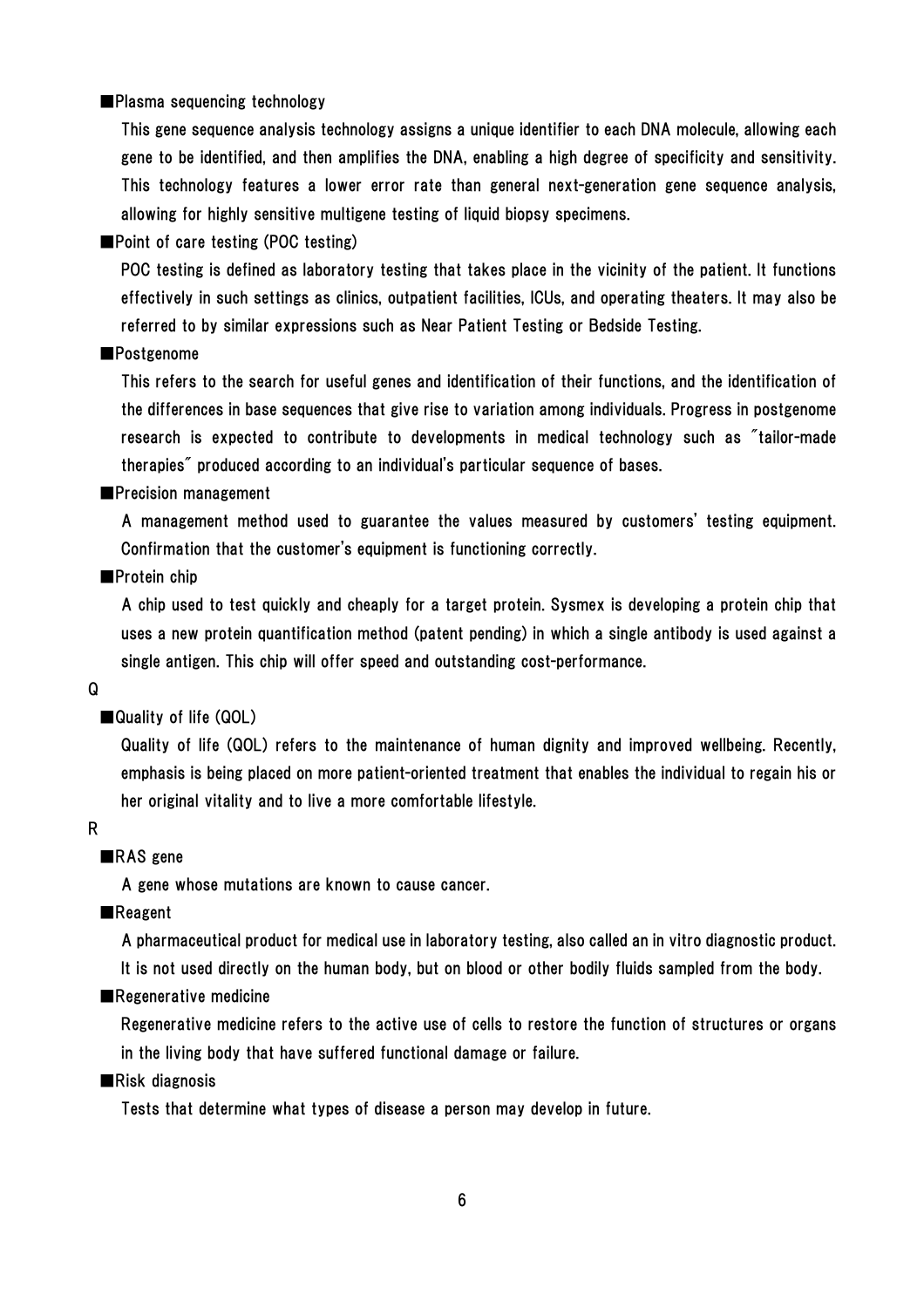S

#### ■Screening

Screening is the process of between the normal and the abnormal. In laboratory testing, its purpose is to distinguish between items that require detailed investigation and those that do not.

■Sensitivity (includes explanation of anticancer drugs)

Effectiveness of drugs on patients. Effects and efficacy of the same drug vary from patient to patient. ■Service and support, technical explanations

Sysmex provides service and support to help customers using Sysmex testing devices to interpret test results and deal with problems with their equipment. Service and support also includes proposals for new testing methods from an academic perspective.

#### ■Specimen

Material necessary for testing. May include blood, cerebrospinal fluid, pus, punctured fluid, urine and feces. Also called test material.

■Sugar chain, glycosylation marker

Sugar chains, the linked monosaccharides that link to the surface of a cell or a protein, are sometimes described as "cell and protein costumes." Their roles include the transmission of information specific to individual cells and intercellular communications. A glycosylation marker is a biomarker that targets structural changes in sugar changes present in glycoproteins.

■Sysmex network communication systems (SNCS)

SNCS is a service that enables customers to connect their analytical equipment to the Sysmex Technical Support Center via the Internet, providing real-time external precision management, automatic monitoring and Web-based information delivery.

#### T

### ■Testing center

A testing center is a business specializing in testing. In recent years, some hospitals have begun to outsource routine testing work to testing centers.

■Total laboratory automation (TLA)

A system product that uses a specimen transport device to connect a number of analytical devices. In conjunction with a testing information system it enables automation and streamlining of laboratory testing.

#### ■Tumor marker

Tumor markers are substances produced only by tumor cells that are detectable in urine and blood samples. The detection of these markers and measurement of their volume is used to aid cancer diagnosis and in assessing its clinical progress.

U

### ■Uncovered treatment

Treatment not covered by medical insurance. All costs are borne by the patient.

■Urinalysis/urine testing

Urinalysis investigates whether sugar, protein, or blood is present in urine. It is used to check for the